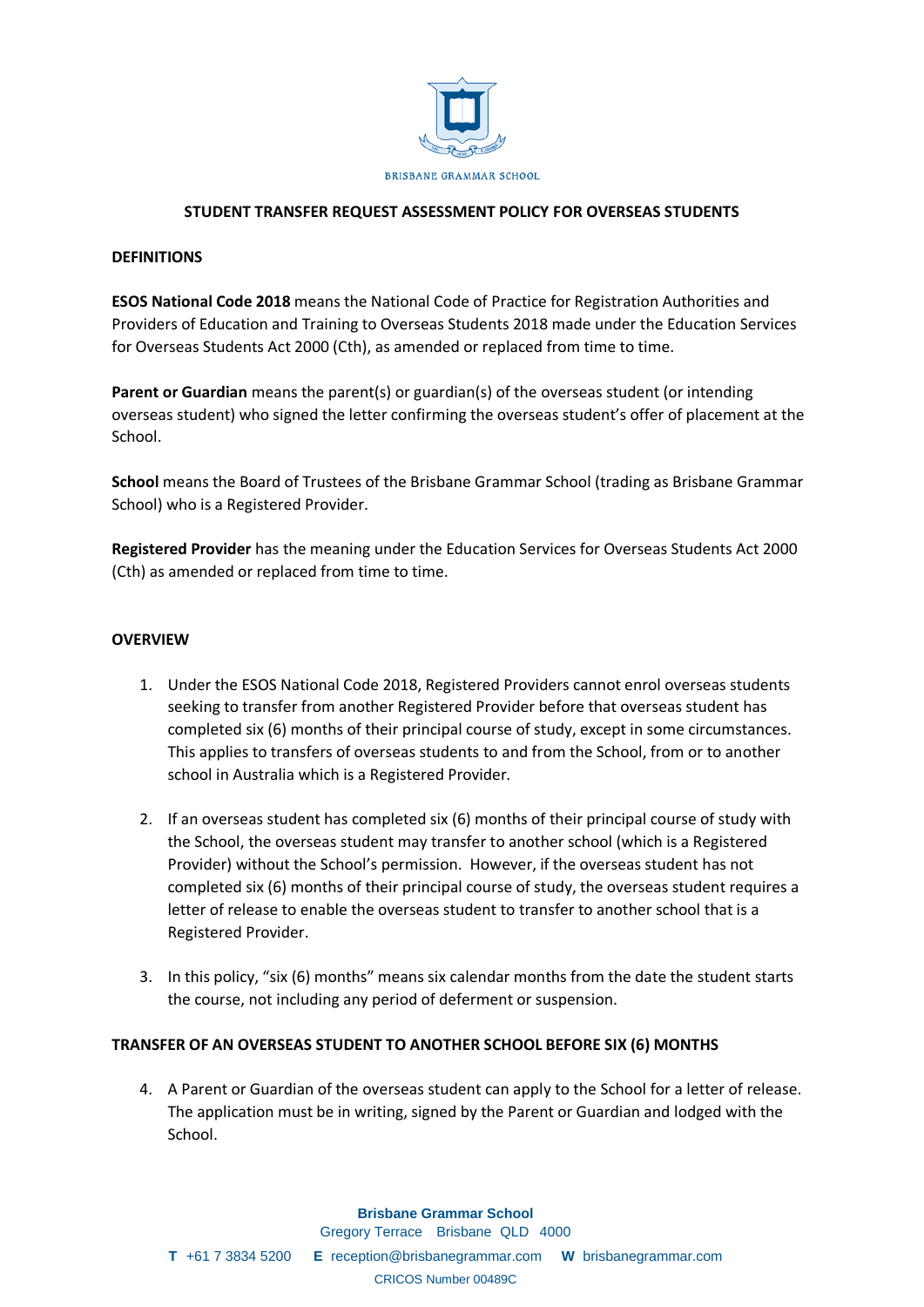

- 5. Subject to paragraphs 6) and 7) below, the School will provide a letter of release in the following circumstances:
	- (a) there is agreement between the School and the Parent or Guardian that the overseas student would be better placed in a course that is not available at the School; or
	- (b) any other circumstance stated in the School's policies or considered appropriate by the School to justify the transfer, such as the welfare of the student or personal circumstances.
- 6. The School will not grant a letter of release unless a written application is made by the Parent or Guardian, and the application is accompanied by:
	- (a) a letter from another school that is a Registered Provider confirming a valid enrolment offer has been made for the overseas student; and
	- (b) written confirmation that the Parent or Guardian supports the transfer; and
	- (c) where the overseas student is not living with a Parent or Guardian, written confirmation from such school stating it will accept responsibility for approving the overseas student's accommodation, support, and general welfare arrangements in accordance with Standard 5 of the ESOS National Code 2018.
- 7. The School may refuse an application for a letter of release where the School considers reasonable grounds exist to refuse the request, which may include but are not limited to the following:
	- (a) the overseas student's academic progress is likely to be disadvantaged;
	- (b) the School is concerned the application for transfer is a consequence of the adverse influence of another party; or
	- (c) the School is concerned the application for transfer is to avoid a report to the Department of Education and Training (for example, in relation to unsatisfactory attendance or progress); or
	- (d) the School considers the transfer to be otherwise detrimental to the overseas student.
- 8. All applications for a letter of release will be considered by the School and the Parent or Guardian will be notified of the School's decision to grant or refuse the letter of release within 10 working days of receipt of the application. The School will take into account the impact on a student before refusing a request.
- 9. Where an application for a letter of release is granted, the School:
	- (a) will issue the letter of release at no cost, which may also address the overseas student's commitment to studies, attendance record and payment of fees; and
	- (b) will advise of the need to contact the Department of Home Affairs (DHA) to seek advice on whether a new student visa is required for the overseas student.